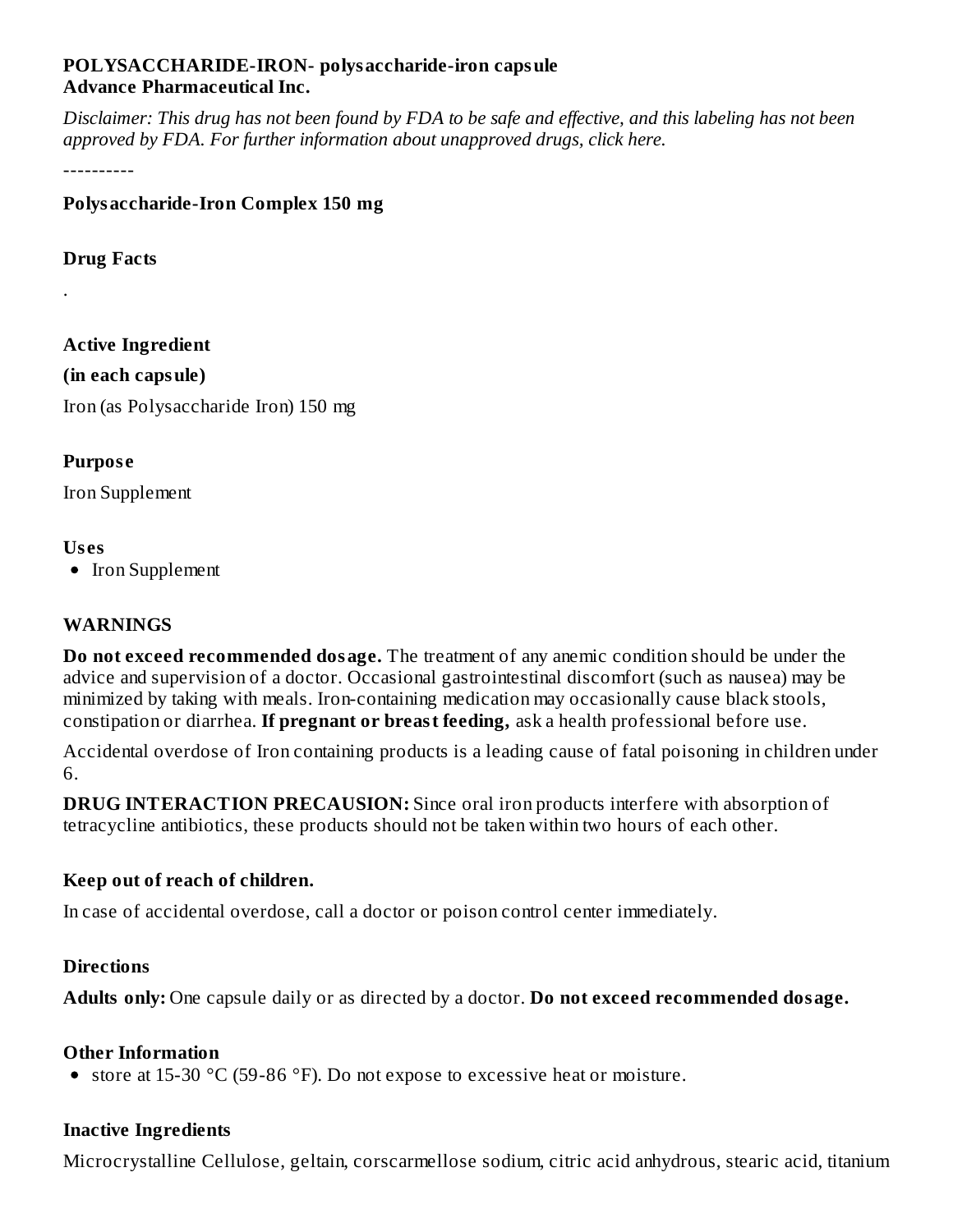dioxide, D&C Yellow #10, sodium lauryl sulfate, FD&C Yellow #6, FD&C Red#40, FD&C Blue #1and white ink

#### **Questions or Comments**

#### **TAMPER RESISTENT: DO NOT USE IF IMPRINTED SAFETY SEAL UNDER CAP IS BROKEN OR MISSING**

**PACKAGE LABEL.PRINCIPAL DISPLAY PANEL**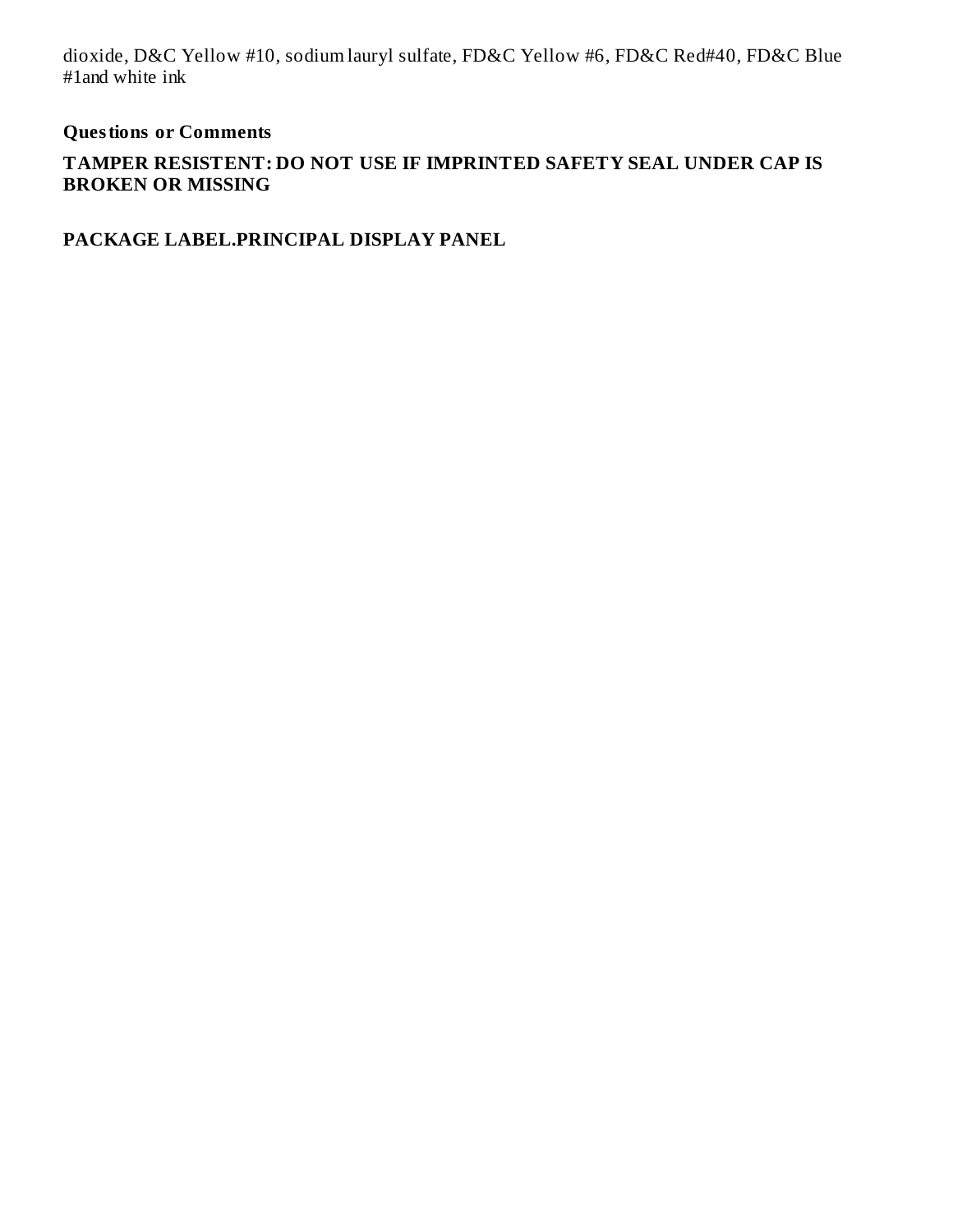

NDC